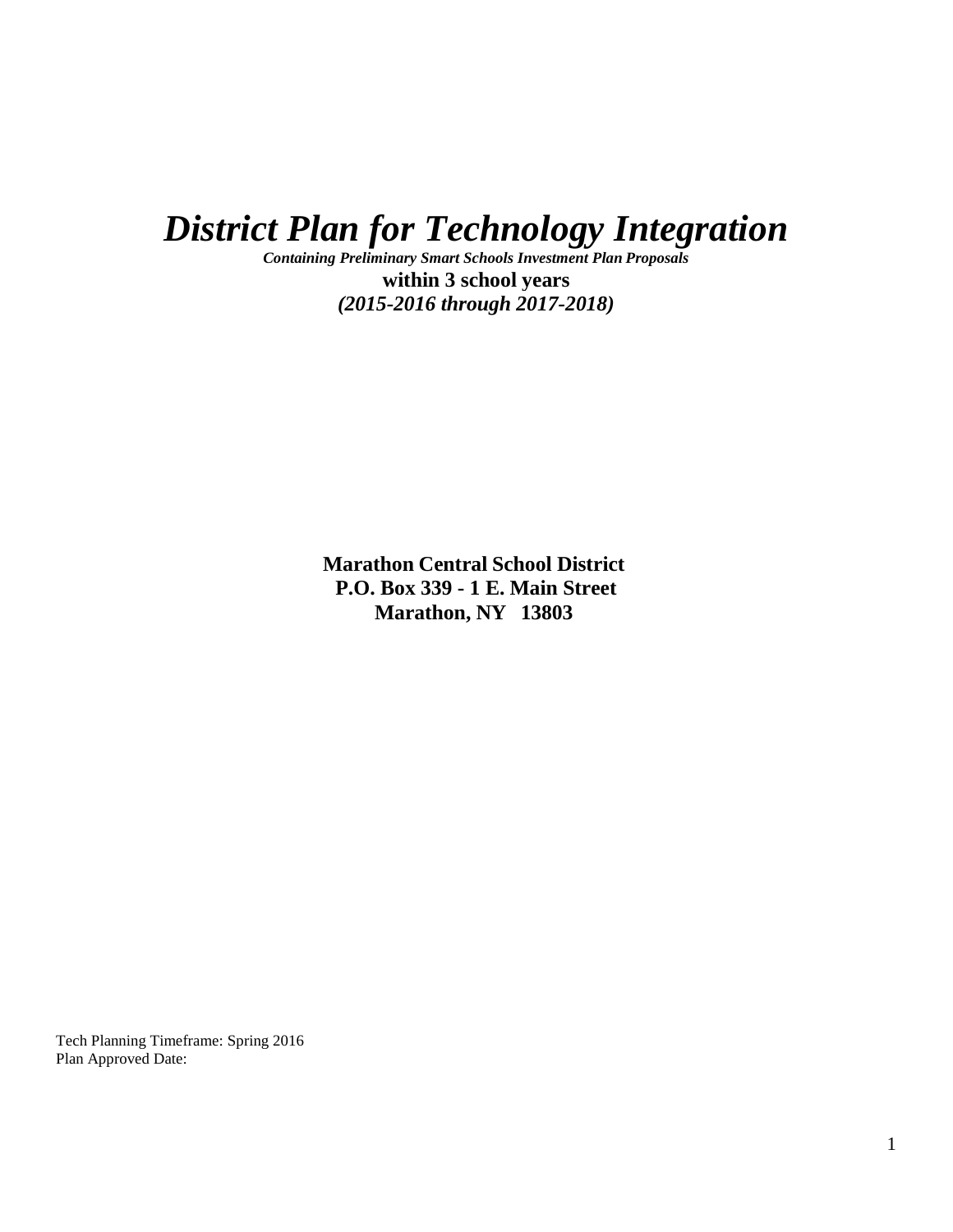# **Table of Contents**

- **pg 01 TITLE PAGE**
- **pg 02 TABLE OF CONTENTS**
- **pg 03 GOALS AND STRATEGIES**
- **pg 05 COMPUTER BASED TESTING READINESS**
- **pg 06 CURRENT TECHNOLOGY ASSESSMENT**
- **pg 07 QUICK LOOK AT COMPUTER RESOURCES AND LOCATIONS**
- **pg 08 HARDWARE AGING ANALYSIS**
- **pg 09 HARDWARE LIFE SPANS**
- **pg 11 SMART SCHOOLS INVESTMENTS PLAN PROPOSALS**
- **pg 13 IMPLEMENTATION**
- **pg 14 BUDGET**
- **pg 15 EVALUATION**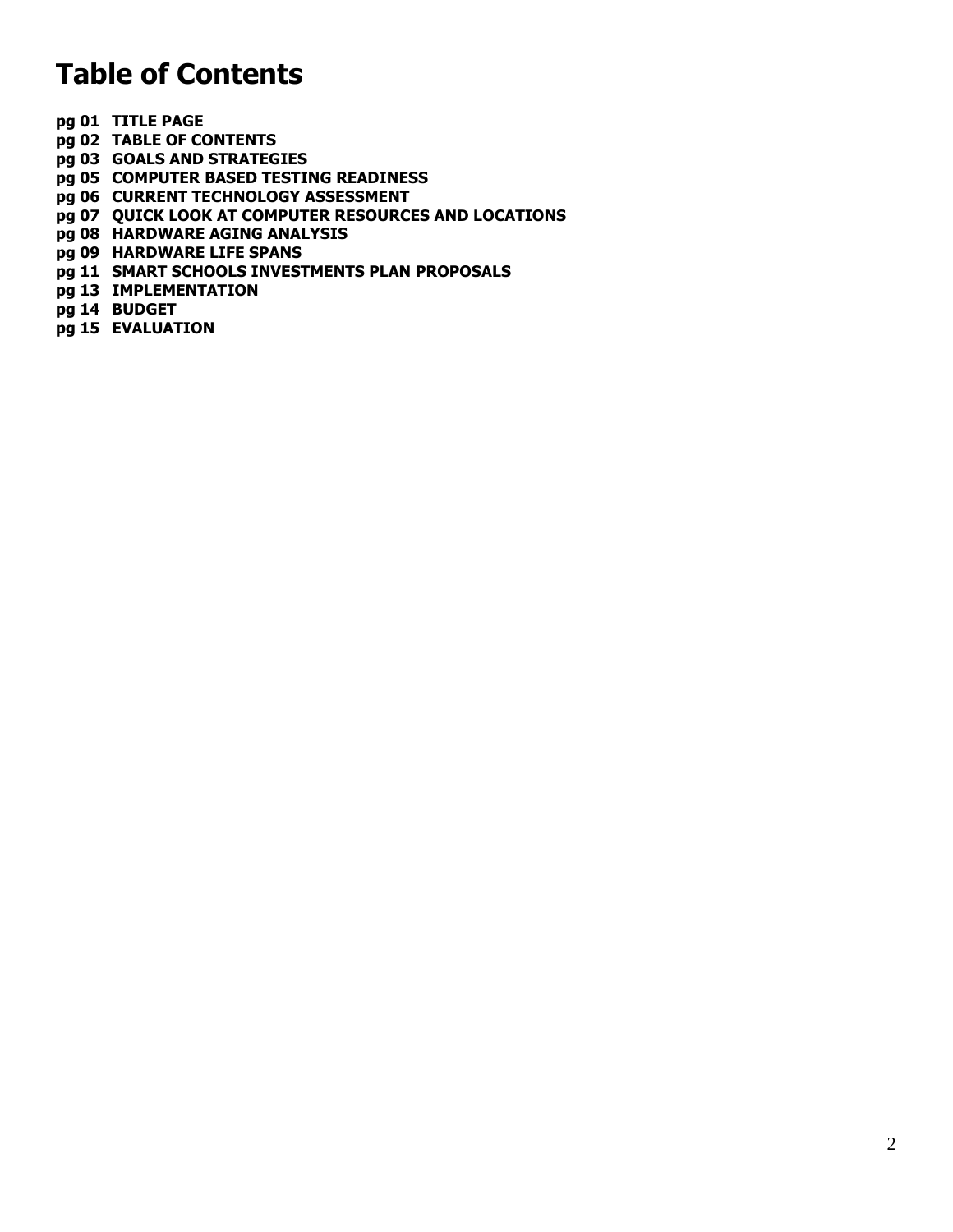# **INTRODUCTION**

There is a constant endeavor to work smarter in the world and to that purpose school districts must keep current with the best and yet most practical ways to educate our future leaders whom now sit in classrooms across the nation and are expected to meet higher levels of knowledge and reasoning. To that end, the Marathon Central School District administration team and the technology coordinator partake in regular meetings to discuss how the district may improve upon technology in and out of the classroom so that our students may learn and achieve at a faster pace. Due to the many expectations of the teaching staff we must provide efficient tools to stay current with the school year subject goals. Modern computing allows us to make great strides forward with less effort and time spent dealing with all the requirements of educating children and to ultimately do this job properly.

The modern work force expects graduates to be ready for the tasks that are also necessary in today's world and we expect from ourselves to make sure our kids will integrate into the world with successes that exceeds our own. It is no small task to develop the many facets of our children's mind and produce an acceptable member of society that will mature into an adult whom will contribute to the betterment of all our lives combined.

# **GOALS AND STRATEGIES**

Marathon Central School District will embark on a three year strategy to supply appropriate access to the technological tools and devices required by the staff and the students in order to meet the demands of common core, our local technology program, online state assessment, professional development, special education needs, and various other important educational endeavors. In this plan we will also place emphasis on our newly created district strategic plan whose mission is to "Embrace, Educate, and Empower". The following technology goals are identified by the district:

Goal #1 - Upgrade aging computer equipment and provide more access to the individual.

Goal  $#2$  – Create a computer equipment rotation schedule that provides the technology needed for 21<sup>st</sup> century learning.

Goal #3 - Upgrade and maintain the current infrastructure and improve upon the wireless systems.

Goal #4 - Implement storage strategies that will support the demands of video file sharing.

Goal #5 - Train staff on the usage of the current OS, cloud collaboration, new applications, and file sharing techniques.

Goal #6 - Increase the quantity of front of the class interactive boards and provide professional development to increase instructor effectiveness.

Goal #7 – Continue to implement and upgrade security systems to provide a safer learning environment.

Goal #8 - Upgrade and maintain core software packages that provide the teacher and the student with up-to-date tools to complete the  $21<sup>st</sup>$  century demands.

Goal #9 - Upgrade current cart projectors systems in classrooms to fully integrated and ceiling mounted systems. Goal #10 – Maintain an understanding of technology gaps between the classroom and life outside of school by interviewing the businesses, staff and students to determine what would best tie in the curriculum achievements to hardware and software.

Goal #11 - Implement and utilize student collaboration tools including Google Drive, Google Calendar and G-mail.

Goal #12 - Implement technology notification systems with consistency that will address communication gaps with staff and students.

Goal #13 - Upgrade and maintain more reliable printing in district.

Goal #14 - Establish take home technology that will improve out of school learning.

Goal #15 - Determine the effectiveness of internet access on school bus rides and implement access where viable and practical.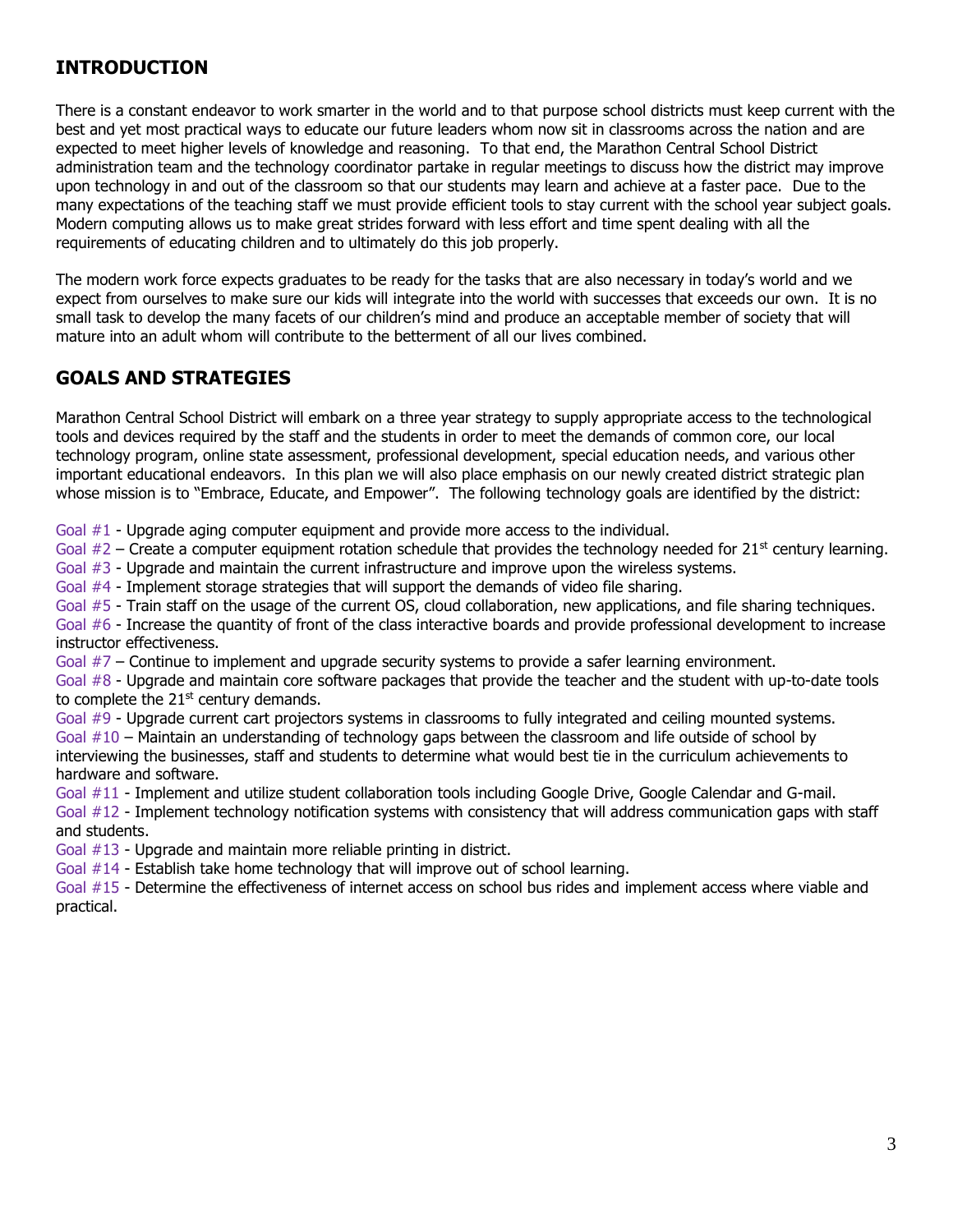# **COMPUTER BASED TESTING READINESS**

This technology plan is to assess the existing technology within the Marathon School District and to make financial commitments to keep the current implementations of technology alive and well. Many factors contribute to the technology needs of the district, but recently the notion of CBT (Computer Based Testing) and PARCC (Partnership for Assessment of Readiness for College and Careers or other state approved computer based testing technology) have been the major driving force for our technology preparedness. MSD has upgraded all of the computer assets to Windows 7 Pro, which is the most important recommended requirement of CBT. Also, 200 new laptops were purchased to add to the growing quantity of mobile laptop carts.

The Progress Report shows that we established a 40% increase in tech readiness at the Marathon Junior/Senior High School and a 76% increase at the Appleby Elementary School over the summer of 2013.

| <b>New York</b> | <b>Requirements</b>                | communications regarding technology and requirements can be found here.<br>Recommended v |                                          | Please carefully consult published consortia communications regarding complete requirements. PARCC |                                                       |                                               | 26%-50%<br>51%-75%<br>76%-100%                  |
|-----------------|------------------------------------|------------------------------------------------------------------------------------------|------------------------------------------|----------------------------------------------------------------------------------------------------|-------------------------------------------------------|-----------------------------------------------|-------------------------------------------------|
| Export to .csv  |                                    |                                                                                          |                                          |                                                                                                    |                                                       | Results 1 - 2 of 2   Display   10 .           | Manage Columns v                                |
|                 | <b>Org Code</b><br>July 15, 2012 Q | Oct 5, 2012 Q                                                                            | Dec 17, 2012 Q<br>10/05/2012 05:38:56 PM | Feb 22, 2013 Q<br>12/18/2012 02:07:56 AM 02/22/2013 03:21:18 PM                                    | June 28, 2013 Q<br>06/29/2013 08:18:59 AM<br><b>M</b> | Dec 13, 2013 Q<br>12/14/2013 08:12:16 AM<br>啓 | Current Window Q<br>02/03/2014 12:00:00 PM<br>啓 |

The Device Indicators report shows that, at the time, we had a total of 722 computers at our schools and of those devices we can see the broken down assessment of tech readiness per building.

| <b>TechReadinessTool</b><br>Setup $\overline{\phantom{a}}$<br>Home | Results & Indicators -                                                                                                                                                                                                                                                                                             |                          |                      |                                                                                                                                                                                                                                                                                                                   |                                                                                                                   |
|--------------------------------------------------------------------|--------------------------------------------------------------------------------------------------------------------------------------------------------------------------------------------------------------------------------------------------------------------------------------------------------------------|--------------------------|----------------------|-------------------------------------------------------------------------------------------------------------------------------------------------------------------------------------------------------------------------------------------------------------------------------------------------------------------|-------------------------------------------------------------------------------------------------------------------|
| PARCC > New York > MARRATION CSD<br>New York                       | <b>Device Indicators</b><br>Reports are updated hourly<br>Data as of January 14, 2014 at 7:00 AM CT<br>Please carefully consult published consortia communications regarding complete requirements. PARCC<br>communications regarding technology and requirements can be found here.<br>Requirements Recommended - |                          |                      | MARATHON CSD - 76% of Devices Meet the Recommended Requirements $\mathbb D$<br>The TRT Device Indicators report is not a quarantee of absolute readiness, and in particular may not reflect all<br>software or hardware technology dependencies - such as required secure browsers or required accessory devices. | <b>A</b> Print to .pdf<br><b>Meeting Requirements</b><br><b>TBD Q</b><br>0%-25%<br>26%-50%<br>51%-75%<br>76%-100% |
| Export to .csv                                                     | Minimum / Recommended Requirements Q                                                                                                                                                                                                                                                                               |                          |                      |                                                                                                                                                                                                                                                                                                                   | Results 1 - 2 of 2   Display 10 -                                                                                 |
| <b>Organization</b>                                                | <b>Org Code</b>                                                                                                                                                                                                                                                                                                    | <b>Completion Status</b> | <b>Total Devices</b> | # Devices Meeting<br><b>All Recommended Requirements</b>                                                                                                                                                                                                                                                          | % Devices Meeting<br>All Recommended Requirements                                                                 |
| <b>MARATHON HIGH SCHOOL</b>                                        | NY-110901040001                                                                                                                                                                                                                                                                                                    | <b>Yes</b>               | 449                  | 321                                                                                                                                                                                                                                                                                                               | 71%                                                                                                               |
| WILLIAM APPLEBY ELEMENTARY SCHOOL                                  | NY-110901040002                                                                                                                                                                                                                                                                                                    | <b>TYes</b>              | 273                  | 230                                                                                                                                                                                                                                                                                                               | 84%                                                                                                               |

The Overall Readiness Indicators report shows that Marathon CSD is currently well prepared for tech readiness.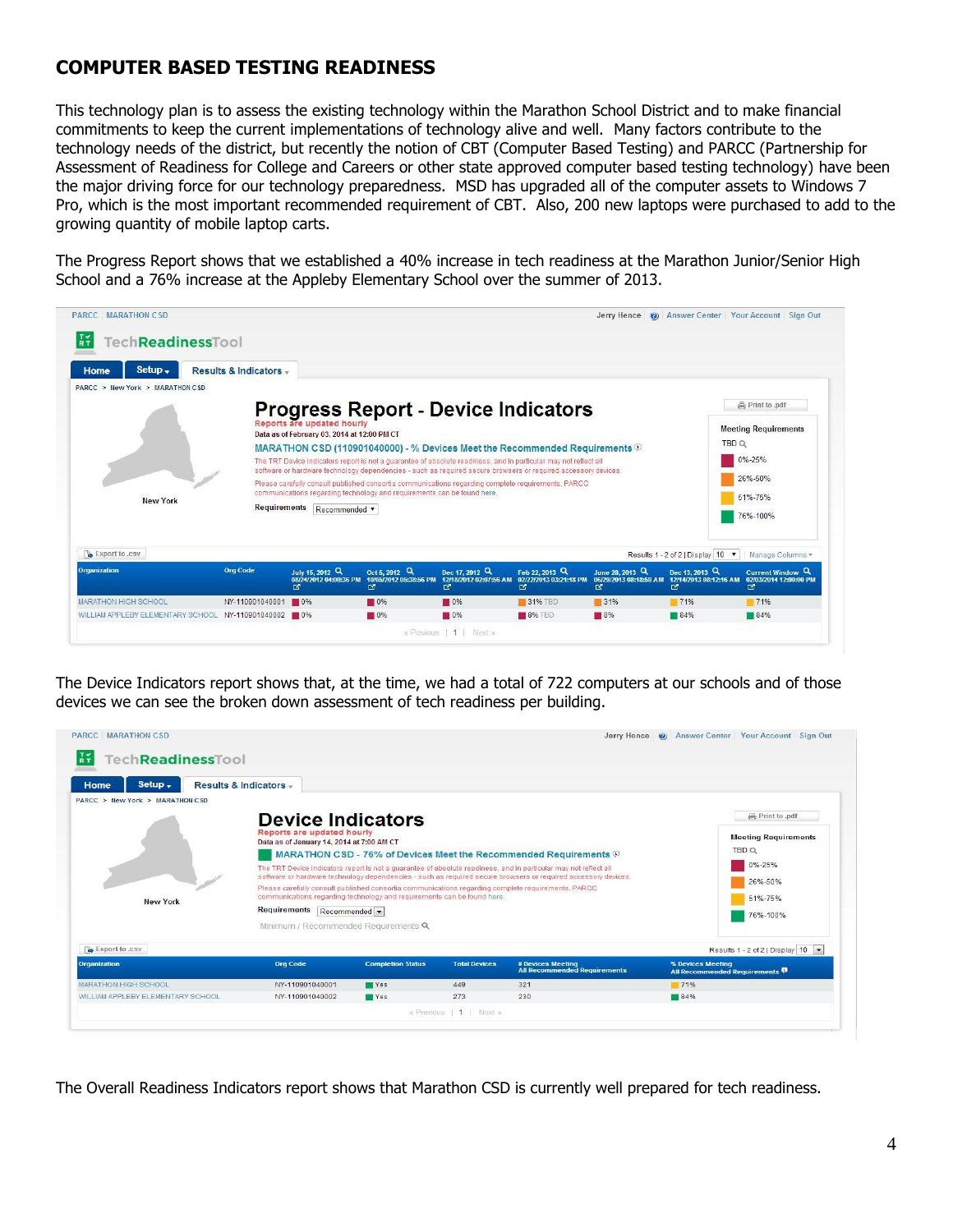| Setup -<br><b>Home</b>                      | Results & Indicators -                                                                                                                                                            |                          |                                                                                                                                                                                                                                                                                                                                                                                                                                                            |                                                                    |                                                      |                                                                                                        |
|---------------------------------------------|-----------------------------------------------------------------------------------------------------------------------------------------------------------------------------------|--------------------------|------------------------------------------------------------------------------------------------------------------------------------------------------------------------------------------------------------------------------------------------------------------------------------------------------------------------------------------------------------------------------------------------------------------------------------------------------------|--------------------------------------------------------------------|------------------------------------------------------|--------------------------------------------------------------------------------------------------------|
| PARCC > New York > MARATHON CSD<br>New York | Reports are updated hourly<br>Data as of January 14, 2014 at 7:00 AM CT<br>devices or handwidth constraints<br>Requirements Recommended -<br>Minimum / Recommended Requirements Q |                          | <b>Overall Readiness Indicators</b><br>The TRT Overall Readiness Indicators report is not a quarantee of absolute readiness, and in particular may not<br>reflect all software or hardware technology dependencies - such as required secure browsers, required accessory<br>Please carefully consult published consortia communications regarding complete requirements. PARCC<br>communications regarding technology and requirements can be found here. |                                                                    |                                                      | <b>A</b> Print to .pdf<br><b>Percent Coverage</b><br>TBD Q<br>0%-25%<br>26%-50%<br>51%-75%<br>76%-100% |
|                                             |                                                                                                                                                                                   |                          |                                                                                                                                                                                                                                                                                                                                                                                                                                                            |                                                                    |                                                      |                                                                                                        |
| Export to .csv                              |                                                                                                                                                                                   |                          |                                                                                                                                                                                                                                                                                                                                                                                                                                                            |                                                                    |                                                      |                                                                                                        |
| Organization                                | <b>Org Code</b>                                                                                                                                                                   | <b>Completion Status</b> | % Devices Meeting<br><b>Recommended Requirements</b>                                                                                                                                                                                                                                                                                                                                                                                                       | % of Device to Test-Taker<br>Readiness of the School <sup>10</sup> | % of Network<br>Readiness of the School <sup>®</sup> |                                                                                                        |
| <b>MARATHON HIGH SCHOOL</b>                 | Q MY-110901040001                                                                                                                                                                 | <b>TYes</b>              | 71%                                                                                                                                                                                                                                                                                                                                                                                                                                                        | $\blacksquare$ > 100%                                              | $\blacksquare$ >100%                                 | Results 1 - 2 of 2   Display   10<br><b>More Constrained By</b><br><b>Both Equally</b>                 |

PARCC technology readiness tries hard to establish the thought processes to evaluate your existing access to computers for that ultimate test day, but it also seeks out other contributing factors that will need to be addressed to assure a smooth transition into online testing for our students. Factors, such as, the available Internet bandwidth, a proper network infrastructure, and the technology training for teachers administering the test.

# **CURRENT TECHNOLOGY ASSESSMENT**

The following six categories are establish criteria under the BEDS system and since we have to report our technology this way each fall, we strive to represent our data to this standard format. As a matter of fact, we are implementing the BEDS standards into our existing inventory database for quick and easy reporting to the state.

[Basic Educational Data System](http://www.p12.nysed.gov/irs/beds/home.html) (BEDS-October 2014)

System for collecting district/school student enrollment and staff counts.

- 1. Number of Computers in Classrooms or science labs
- 2. Number of Computers in Computer technology labs
- 3. Number of Computers in Library/Media centers
- 4. Number of Computers in Administrative or PPS offices and other non-instructional areas
- 5. Number of Computers in Mobile computer labs
- 6. Number of Computers in Total Computers, all area

|    | <b>BEDS1</b> | BEDS <sub>2</sub> | BEDS <sub>3</sub> | BEDS <sub>4</sub> | BEDS <sub>5</sub> | BEDS <sub>6</sub> |
|----|--------------|-------------------|-------------------|-------------------|-------------------|-------------------|
| ES | 102          | 26                |                   | 9                 | 173               | 313               |
| HS | 123          | 45                | 22                | 31                | 220               | 441               |
|    |              |                   |                   |                   |                   | 754               |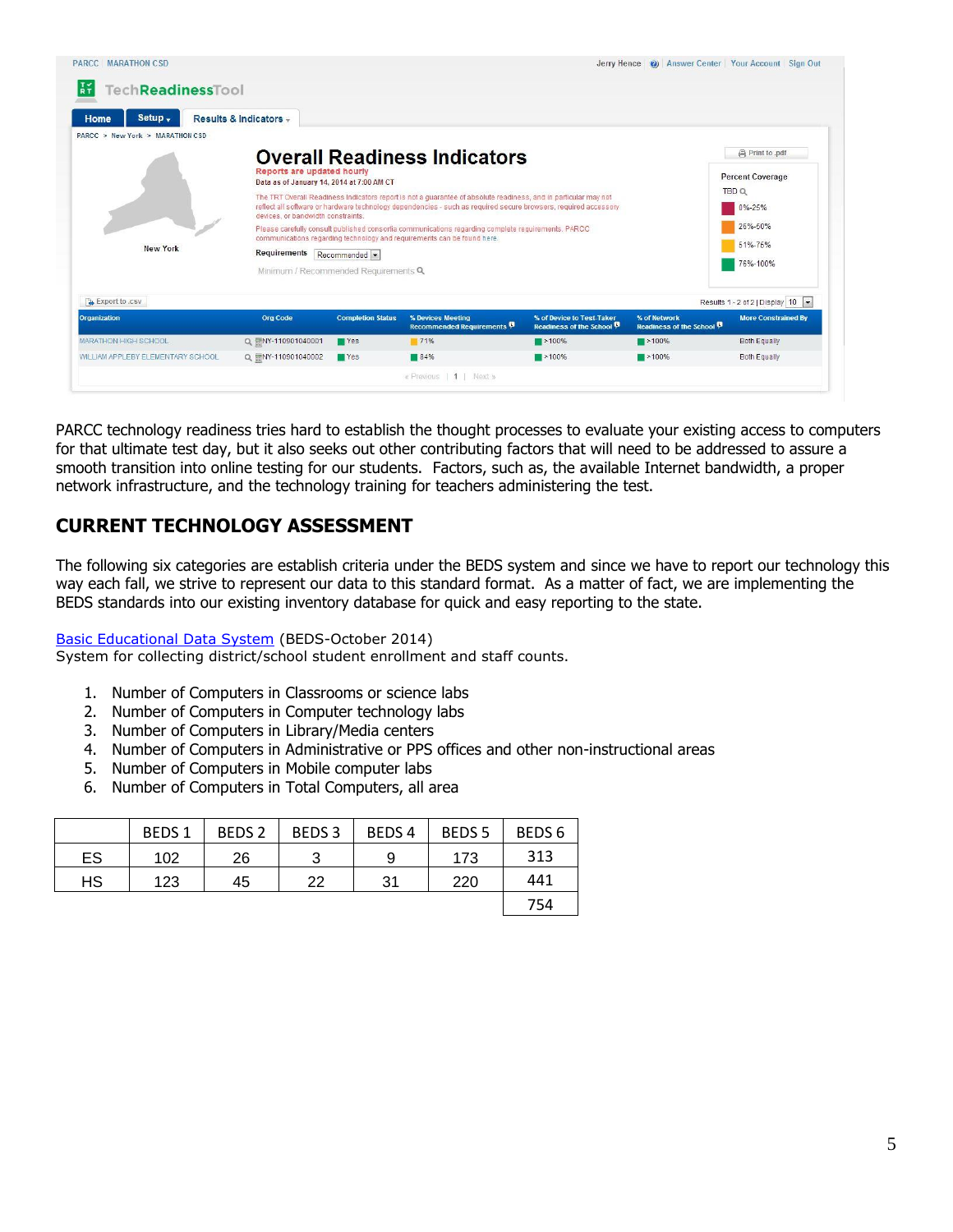# **QUICK LOOK AT COMPUTER RESOURCES AND LOCATIONS**

MCSD consist of two buildings: The following resources are designated for students, not staff. All faculty and administrative staff are equipped with either a laptop or a desktop.

Marathon Central Jr/Sr High School (36 Classrooms - 323 students)

- Library **Laptop Cart** (17 Laptops)
- Collaboration Room **Laptop Cart** (25 Surface 3's)
- Rm 101 Science **Classroom Lab** (12 Desktops)
- Rm 102 Resource Room **Classroom** (1 Desktop)
- Rm 104 English 7 / Science 7 / History 7 **Laptop Cart** (25 Laptops)
- Rm 105 Math **Classroom** (1 Desktop)
- Rm 106 Music **Classroom** (2 Desktops)
- Rm 108 Digital Photography **Classroom** (3 Desktops)
- Rm 109 Art **Classroom** (4 Surface Pro 4's and 1 Desktop)
- Rm 110 Family Resource Center **Classroom** (3 Desktop)
- Rm 111 Home Economics / ISS **Classroom** (6 Laptops)
- Rm 202 Read 180 **Classroom** (7 Desktops)
- Rm 203 Science **Classroom Lab** (12 Desktops)
- Rm 204 Technology Curriculum **Classroom Lab** (24 Towers)
- Rm 205 English 8 **Laptop Cart** (25 Laptops)
- Rm 206 Spanish **Laptop Cart** (25 Laptops)
- Rm 207 Math 8 **Classroom** (2 Desktops)
- Rm 208 Science **Laptop Cart** (25 Laptops)
- Rm 209 Business Curriculum **Classroom Lab** (20 Towers)
- Rm 210 History 8 / American History **Laptop Cart** (24 Laptops)
- Rm 212 History **Laptop Cart** & **Classroom** (24 Netbooks & 1 Desktop)
- Rm 215 Guidance Room **Classroom** (2 Laptops)
- Rm 216 English 11 **Laptop Cart** (25 Laptops)
- Rm 217 Global Studies / Economics **Laptop Cart** & **Classroom** (26 Laptops & 1 Desktop)
- Rm 219 Math **Classroom** (1 Desktop)
- Rm 220 Resource Room **Classroom** (5 Desktops)
- Rm 221 Resource Room **Classroom** (3 Desktops)
- Rm 223 English 10 **Laptop Cart** (25 Laptops)
- Rm 225 English 9 & 12 **Laptop Cart** (24 Laptops)
- Rm 227 Resource Room **Classroom** (4 Desktops)
- x32 SMARTboard **Classroom**
- x25 Document Camera and Projector **Classroom**

Appleby Elementary School (43 classrooms – 380 students)

- Library **Classroom** (2 Desktops)
- Technology **Classroom Lab** (25 Desktops)
- Grade 6 **x3 Laptop Cart** (75 Laptops)
- Grade 5 **Laptop Cart** (25 Laptops)
- Grade 4 **Laptop Cart** (25 Laptops)
- Grade 3 **Laptop Cart** (25 Laptops)
- Grade 2 **Laptop Cart** (25 Laptops)
- Read 180 **Classroom** (6 Desktops)
- PTO **iPad Cart** (23 iPads)
- Rm 203 Resource Room **Classroom** (6 Laptops)
- Rm 305 Resource Room **Classroom** (4 Laptops)
- Rm 401 Resource Room **Classroom** (5 Laptops and 1 Desktop)
- Rm 408 Resource Room **Classroom** (3 Laptops)
- Grades UPK 2nd **Classroom** (3/4 Laptops per room)
- x34 SMARTboad **Classroom**
- x35 Document Camera and Projector **Classroom**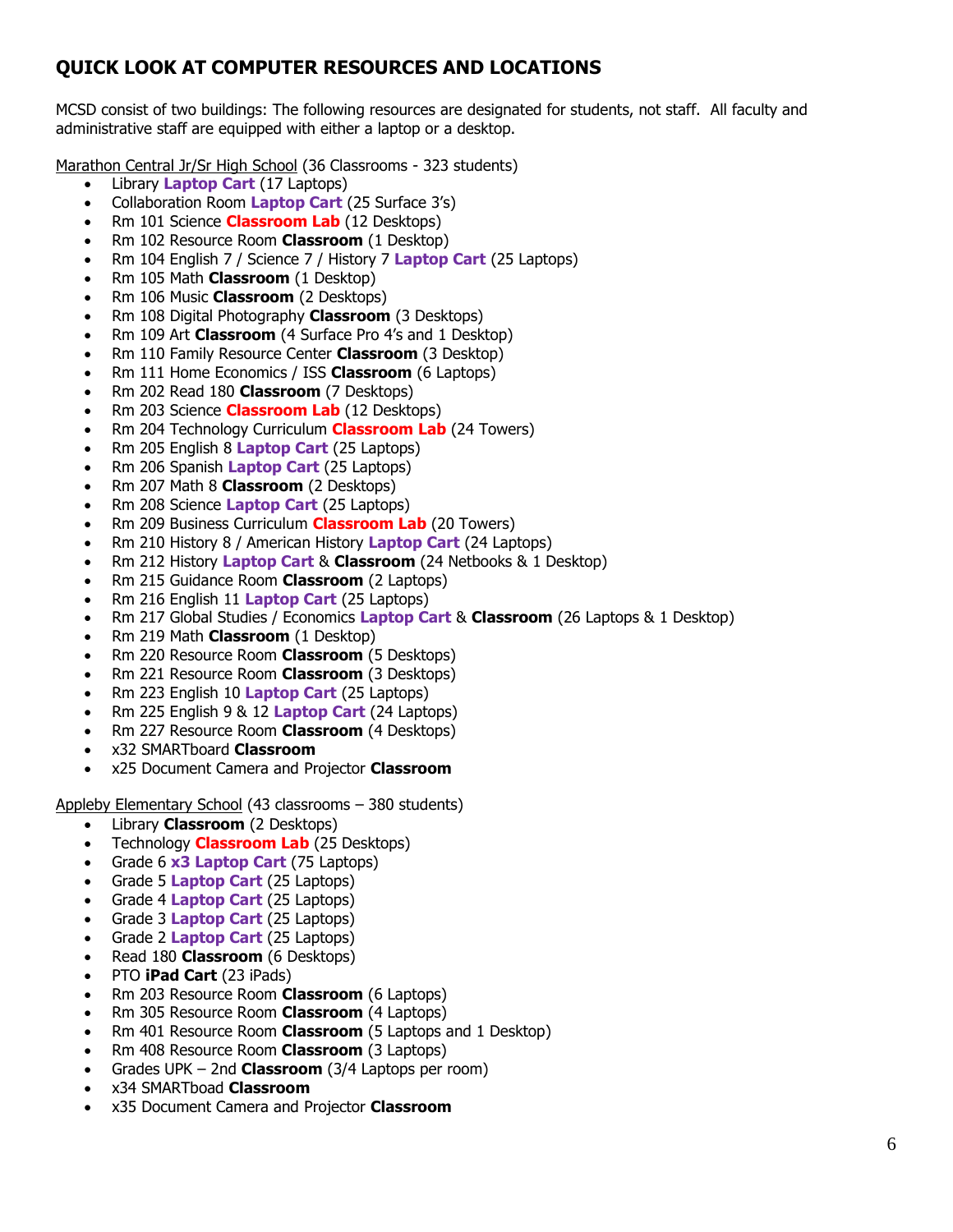# **HARDWARE AGING ANALYSIS (number = years of age, but where denoted ie. x15 = quantity 15)**

| Year |                 |                |                | <b>Servers</b> |                |                |               |           |
|------|-----------------|----------------|----------------|----------------|----------------|----------------|---------------|-----------|
| 2002 | <b>Business</b> |                |                |                |                |                |               |           |
| 2003 | $\mathbf{1}$    |                |                |                |                |                |               |           |
| 2004 | $\overline{2}$  | Earobics       | Novell         |                |                |                |               |           |
| 2005 | 3               | $\mathbf{1}$   | HS & ES (x3)   |                |                |                |               |           |
| 2006 | 4               | $\overline{2}$ | $\mathbf{1}$   |                |                |                |               |           |
| 2007 | 5               | $\overline{3}$ | $\overline{2}$ | Read 180       |                |                |               |           |
| 2008 | 6               | $\overline{4}$ | 3              | $\mathbf{1}$   |                |                |               |           |
| 2009 | $\overline{7}$  | 5 <sup>1</sup> | $\overline{4}$ | $\overline{2}$ |                |                |               |           |
| 2010 | 8               | 6              | 5              | 3              | <b>DL 160</b>  |                |               |           |
| 2011 | 9               | $\overline{7}$ | 6              | $\overline{4}$ | $\mathbf{1}$   | DL380-G7 (x2)  |               |           |
| 2012 | out             | 8              | $\overline{7}$ | 5              | $\overline{2}$ | $\mathbf{1}$   |               |           |
| 2013 |                 | 9              | 8              | 6              | $\overline{3}$ | $\overline{2}$ |               |           |
| 2014 |                 | out            | out            | $\overline{7}$ | 4              | 3              |               |           |
| 2015 |                 |                |                | 8              | 5              | $\overline{4}$ | DL380-G8 (x2) | R220 (x3) |
| 2016 |                 |                |                |                |                |                |               |           |

| Year  |                   |                |                | <b>Desktops</b> |                |                |                |                |
|-------|-------------------|----------------|----------------|-----------------|----------------|----------------|----------------|----------------|
| Total | <b>IBM Towers</b> | x47            | x44            | x24             | x21            | x27            | x20            | x43            |
| 2004  | $\mathbf{1}$      |                |                |                 |                |                |                |                |
| 2005  | $\overline{2}$    |                |                |                 |                |                |                |                |
| 2006  | 3                 | dc7600         |                |                 |                |                |                |                |
| 2007  | $\overline{4}$    | $\mathbf{1}$   | dc7700         |                 |                |                |                |                |
| 2008  | 5                 | $\overline{2}$ | $\mathbf{1}$   | dc7800          |                |                |                |                |
| 2009  | 6                 | $\overline{3}$ | $\overline{2}$ | $\mathbf{1}$    |                |                |                |                |
| 2010  | out               | $\overline{4}$ | 3              | $\overline{2}$  | 6005 Pro       |                |                |                |
| 2011  |                   | 5              | $\overline{4}$ | 3               | $\mathbf{1}$   | 6005 Pro       |                |                |
| 2012  |                   | 6              | 5              | $\overline{4}$  | $\overline{2}$ | $\mathbf{1}$   | 6005 Pro USDT  |                |
| 2013  |                   | $\overline{7}$ | 6              | 5               | 3              | $\overline{2}$ | $\mathbf{1}$   | 8300 Elite     |
| 2014  |                   | 8              | $\overline{7}$ | 6               | $\overline{4}$ | $\overline{3}$ | $\overline{2}$ | $\mathbf{1}$   |
| 2015  |                   | x25 out        | x4 out         | $\overline{7}$  | 5              | 4              | 3              | $\overline{2}$ |
| 2016  |                   |                |                |                 |                |                |                |                |

| Year  |                | Laptops        |                |                |                |              |                |              |  |  |
|-------|----------------|----------------|----------------|----------------|----------------|--------------|----------------|--------------|--|--|
| Total | x75            | x108           | x90            | x26            | x50            | x71          | x125           | x112         |  |  |
| 2007  | 6710b          | nc6400         |                |                |                |              |                |              |  |  |
| 2008  | $\mathbf{1}$   | $\mathbf{1}$   | 6510b          |                |                |              |                |              |  |  |
| 2009  | $\overline{2}$ | $\overline{2}$ | $\mathbf{1}$   | $S10-e$        |                |              |                |              |  |  |
| 2010  | 3              | 3              | $\overline{2}$ | $\mathbf{1}$   | $S10-3$        |              |                |              |  |  |
| 2011  | 4              | $\overline{4}$ | 3              | $\overline{2}$ | $\mathbf{1}$   |              |                |              |  |  |
| 2012  | 5              | 5              | 4              | 3              | $\overline{2}$ |              |                |              |  |  |
| 2013  | 6              | 6              | 5              | $\overline{4}$ | 3              | 6470b        | X130           |              |  |  |
| 2014  | $\overline{7}$ | out            | 6              | 5              | 4              | $\mathbf{1}$ | $1\,$          | X140         |  |  |
| 2015  | 8              |                | $\overline{7}$ | 6              | 5              | 3            | $\overline{2}$ | $\mathbf{1}$ |  |  |
| 2016  |                |                |                |                |                |              |                |              |  |  |
|       |                |                |                |                |                |              |                |              |  |  |
|       |                |                |                |                | Laptops        |              |                |              |  |  |
| Total | x60            | x11            | x4             | x25            |                |              |                |              |  |  |
| 2014  | Lenovo 11e     | Surface Pro 3  |                |                |                |              |                |              |  |  |
| 2015  | $\mathbf{1}$   | $\mathbf{1}$   | Surface Pro 4  | Surface 3      |                |              |                |              |  |  |
| 2016  |                |                |                |                |                |              |                |              |  |  |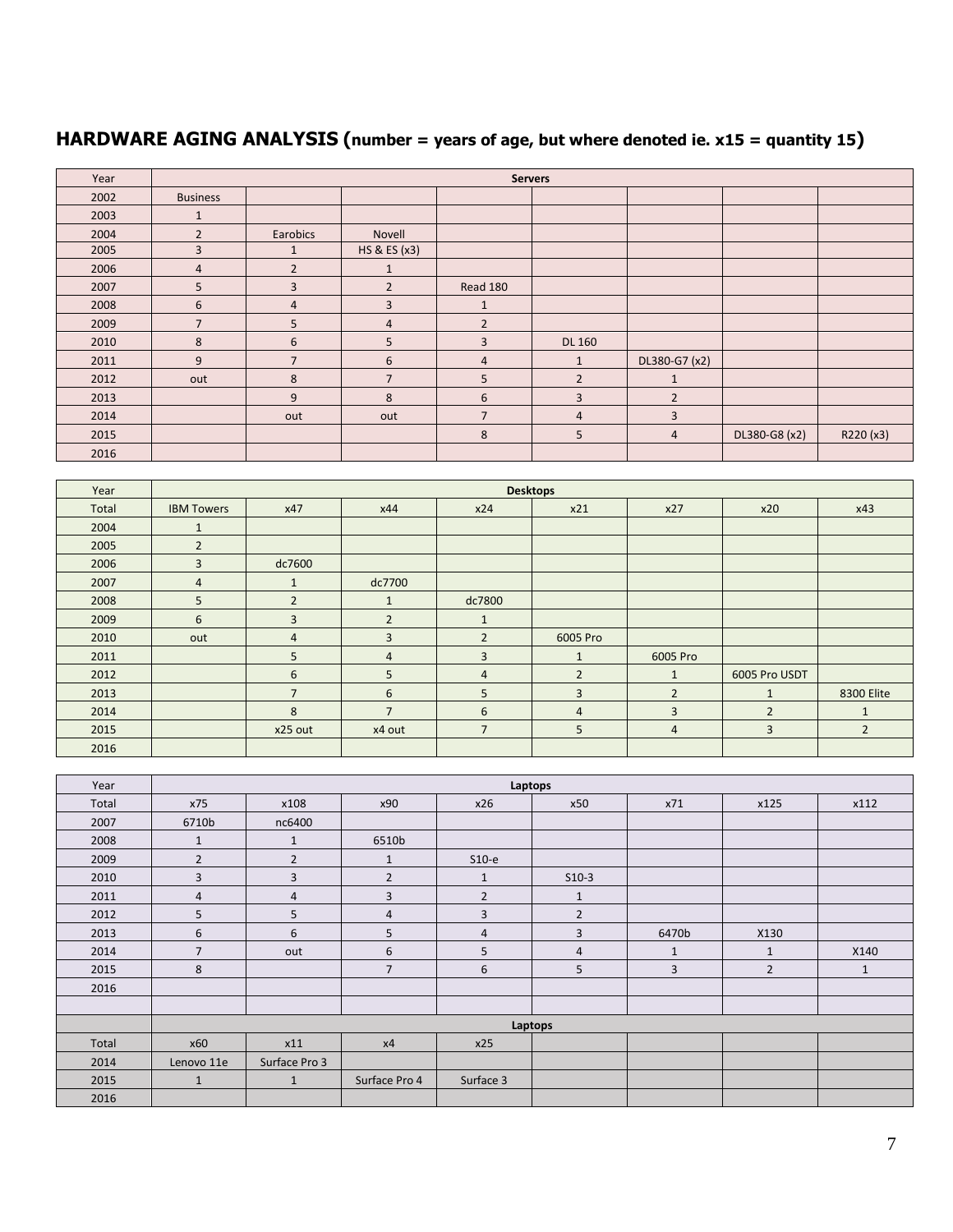|       |                    | Epson<br>Interactive |              |         |                  |            | Promethean |
|-------|--------------------|----------------------|--------------|---------|------------------|------------|------------|
| Year  | <b>SMARTboards</b> | Projectors           | <b>ELMOs</b> | LadyBug | <b>HoverCams</b> | Projectors | <b>TV</b>  |
| Total | X66                | x3                   | x45          | x3      | x10              | x63        |            |
| 2004  |                    |                      | x18          |         |                  | x10        |            |
| 2005  |                    |                      |              |         |                  | x4         |            |
| 2006  | x1                 |                      | x4           |         |                  | x16        |            |
| 2007  |                    |                      | x7           |         |                  | x10        |            |
| 2008  | x2                 |                      | x7           |         |                  | x7         |            |
| 2009  | x11                |                      | x7           |         |                  | x11        |            |
| 2010  |                    |                      | x2           |         |                  | x3         |            |
| 2011  |                    | x1                   |              | x3      |                  | x1         |            |
| 2012  | x7                 | x1                   |              |         | x5               | x1         |            |
| 2013  | x2                 | x1                   |              |         | x2               |            |            |
| 2014  | x10                |                      |              |         | x3               |            |            |
| 2015  | x30                |                      |              |         | x2               | x28 out    | x2         |
| 2016  |                    |                      |              |         |                  |            |            |

| Year    |                |                |                |                | <b>Printers</b>   |                |                  |                |
|---------|----------------|----------------|----------------|----------------|-------------------|----------------|------------------|----------------|
| Total   | x17            | x13            | x7             | x5             | x3                | x6             | <b>x6</b>        | x6             |
| Pre2005 | LJ 4050N       | 930C Ink       | LJ 1200N       | 6122 Ink       | <b>CLJ 4600 N</b> | LJ 4200N       |                  |                |
| 2005    | 6              | 5              | 3              | $\overline{3}$ | $\overline{3}$    | $\mathbf{1}$   | <b>CLJ 3700N</b> | LJ 1022N       |
| 2006    | $\overline{7}$ | 6              | 4              | $\overline{4}$ | $\overline{4}$    | $\overline{2}$ | $\mathbf{1}$     | $\mathbf{1}$   |
| 2007    | 8              | $\overline{7}$ | 5              | 5              | 5                 | 3              | $\overline{2}$   | $\overline{2}$ |
| 2008    | 9              | 8              | 6              | 6              | 6                 | $\overline{4}$ | 3                | $\overline{3}$ |
| 2009    | 10             | 9              | $\overline{7}$ | $\overline{7}$ | $\overline{7}$    | 5              | $\overline{4}$   | $\overline{4}$ |
| 2010    | 11             | 10             | 8              | 8              | 8                 | 6              | 5                | 5              |
| 2011    | 12             | 11             | 9              | 9              | 9                 | $\overline{7}$ | 6                | 6              |
| 2012    | 13             | 12             | 10             | 10             | 10                | 8              | $\overline{7}$   | $\overline{7}$ |
| 2013    | 14             | 13             | 11             | 11             | 11                | 9              | 8                | 8              |
| 2014    | 15             | out            | x1 out         | out            | 12                | 10             | 9                | x4 out         |
| 2015    | x6 out         |                | x4 out         |                | out               |                | x1 out           |                |
| 2016    |                |                |                |                |                   |                |                  |                |

| Year  |                | <b>Printers</b>  |                |                    |                |                          |                |                    |  |  |
|-------|----------------|------------------|----------------|--------------------|----------------|--------------------------|----------------|--------------------|--|--|
| Total | x1             | x7               | x1             | x3                 | x2             | x3                       | x9             | x1                 |  |  |
| 2007  | Epson 4800Pro  | <b>CLJ 2600N</b> |                |                    |                |                          |                |                    |  |  |
| 2008  |                | $\mathbf{1}$     | LJ 4240N       |                    |                |                          |                |                    |  |  |
| 2009  | $\overline{2}$ | $\overline{2}$   | $\mathbf{1}$   | <b>CLJ CP3525N</b> |                |                          |                |                    |  |  |
| 2010  | 3              | $\overline{3}$   | $\overline{2}$ | $\mathbf{1}$       | LJ P4015N      | $\cup$<br><b>P2055DN</b> |                |                    |  |  |
| 2011  | $\overline{4}$ | $\overline{4}$   | 3              | $\overline{2}$     | $\mathbf{1}$   | $\mathbf{1}$             |                |                    |  |  |
| 2012  | 5              | 5 <sup>5</sup>   | $\overline{4}$ | $\overline{3}$     | $\overline{2}$ | $\overline{2}$           | Pro<br>P1606DN |                    |  |  |
| 2013  | 6              | 6                | 5              | $\overline{4}$     | 3              | 3                        | $\mathbf{1}$   | <b>CLJ CP4525N</b> |  |  |
| 2014  |                | $\overline{7}$   | 6              | 5                  | $\overline{4}$ | $\overline{4}$           | $\overline{2}$ | 1                  |  |  |
| 2015  | 8              | 8                | $\overline{7}$ | 6                  | 5              | 5                        | 3              | $\overline{2}$     |  |  |
| 2016  |                |                  |                |                    |                |                          |                |                    |  |  |

| Year |        |                |                       | <b>Printers</b> |        |  |  |
|------|--------|----------------|-----------------------|-----------------|--------|--|--|
|      | P3015N | <b>CP5220N</b> | <b>M476DN</b>         | <b>M452DN</b>   | M402DW |  |  |
| 2015 | x15    | X1             | $\overline{ }$<br>X.L | x1              | x1     |  |  |
| 2016 |        |                |                       |                 |        |  |  |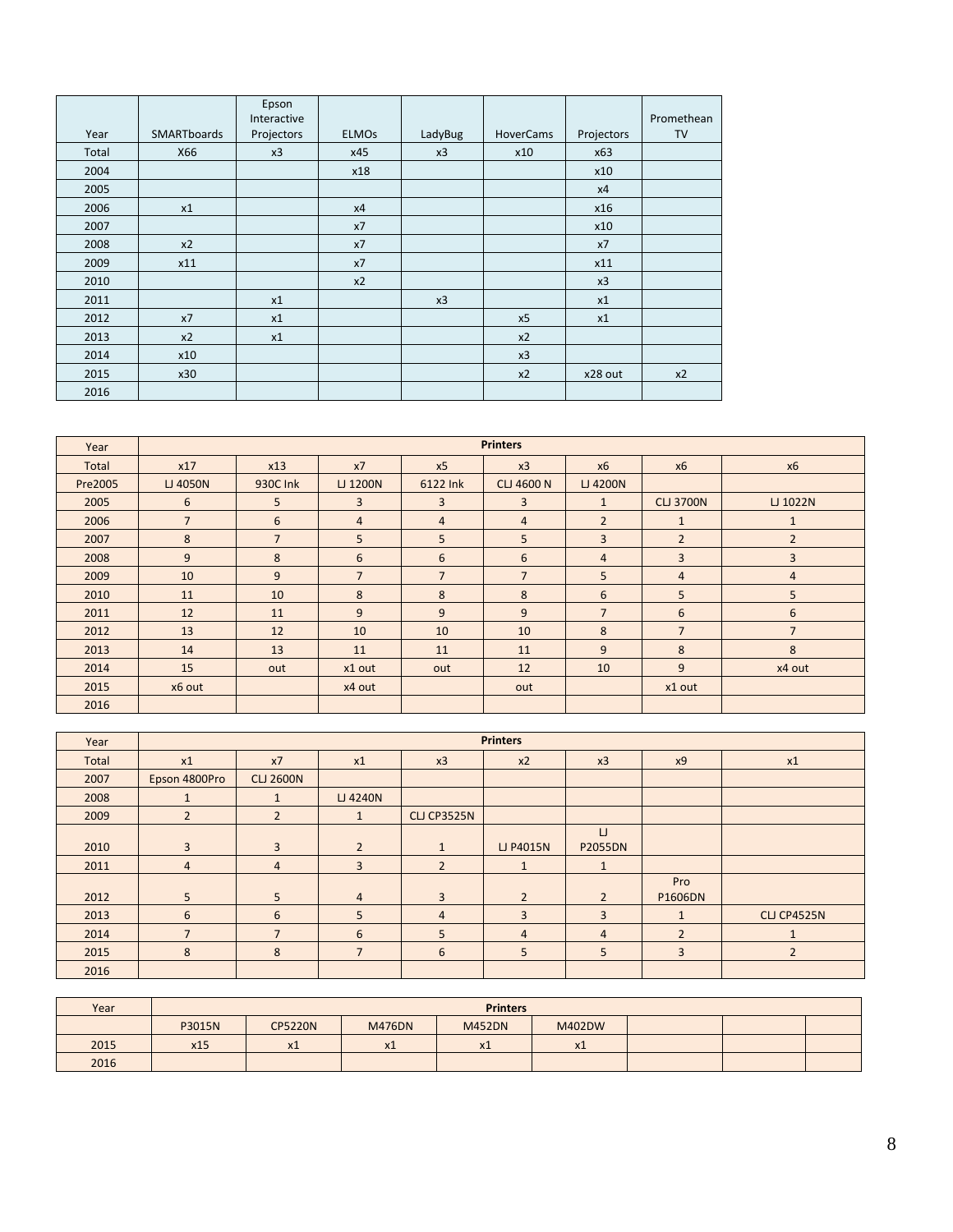### **HARDWARE LIFE SPANS**

This section takes a look at what technologies we currently have and what amount of money we expect to spend over the next 3 years in order to maintain and continue upon the purchasing path to support these already committed integrations.

**Servers** - Our typical server life span has been up to a decade long, although that life span is not advised as life spans of around 4-5 years is more apt to be the industry standard. The accepted practice regarding servers is to carefully balance the number of servers to the number of systems they would serve. For instance, is would not be prudent to place all your systems onto one server, even with the advent of virtualization, because this would cripple the district if that one machine were ever to fail. It has been with this interest in mind that MCSD has rolled out two core servers to manage user file and print serving, one at each building, and to deploy a few separate utility servers wherever needed to house enterprise antivirus, imaging, heating control, and specialty academic software like Read 180. Since our onsite server count is low, and many of our new system servers are actually housed and maintained by our local Regional Information Center (RIC), we can say that virtual servers are not really necessary. A few years ago, the district moved away from Novell Netware and Groupwise email in order to pursue Microsoft Active Directory locally and email servers based in the cloud. This move has allowed us to implement new strategies such as email archival, student informational databases, and Internet filtering with far more ease of deployment than would have been allowed with Novell. At the time, these Novell servers were going on 7 years old and an upgrade and/or change was needed. In this case, it was the current access to staff with Microsoft expertise as well as training possibilities that determined what networking system MCSD needed in place.

In 2015, the existing core server file storage dedicated to staff and students has been upgraded 4 TB and backup systems have been increased along with this change to support the necessary storage requirements. In the pursuit of security and computer based testing, 5 more servers have been purchased and brought online to manage 40+ cameras, 80+ VOIP telephones, and 80+ wireless access points. It is expected that by the end of this tech plan cycle the MCSD will need to deploy 2 new core servers and this investment will be estimated at \$8,000.

**PCs and Laptops** – Since 2006 (please refer to the hardware aging charts above), MCSD has 196 Desktops and 757 Laptops totaling 953 resources used by approximately 85 staff members and 750 students. Of these resources, 14% have been retired, 39% are less than 3 years old, and 47% will need to be retired within the next 2 years. If Marathon Jr/Sr High School (Grades 7-12) takes on a 1:1 initiative to provide a computer to each of the 320 students, then older assets in the fleet can be retired and remaining laptops carts can slowing fade away to only shell charging stations for the student laptop charging needs. It is the intent of this current technology plan to shift these assets around, retire the needed 47%, and enact a 7-12 grade 1:1 initiative with Windows 8 devices that will both meet the teacher's and the student's needs for the next 5-7 years. This investment will be estimated at \$200,000.

**SMARTboard Systems** – MCSD currently has 66 SMARTboards installed out of 80 available classrooms spaces. This leaves up to 14 classrooms that still need SMARTboards (\$3,000 each).This is substantial commitment to one brand. About half of this product was purchase in 2015. 14 of the older units are susceptible to a design flaw that requires a \$600 repair cost. It can be expected that by the end of 2016, we will have to spend \$8400 into repairing these projectors, and thus extending their life span to 10 years and perhaps beyond. Replacement bulbs are considered in our annual state hardware budget and run about \$180 each. The pedagogic approach to displaying interactive content at the front of the classroom is considered one of the major technology roll-outs that schools have taken in recent years. Since having established 66 SMARTboards systems in a majority of district classrooms, it is the intent of this current technology plan to continue purchasing and/or upgrading this product for years to come. In addition, 66 ASUS computers (64 bit, windows 8.1) will be purchased. These are small computers which will be mounted to the wall and will allow anyone with room access to operate the SMARTboard. A wireless keyboard and mouse will be part of this system. This investment will be estimated at \$39,600.

**Documents Cameras and Peripherals** – 90% of the document cameras are out of warranty and their life span seems to be about 4-6 years as we have seen 8 become non-repairable in the last 5 years. The document camera of choice has switch from the ELMO TT-01 model, which is definitely the model that fails most often, to a HoverCam TS model that has yet to show any sign of failure and it is half the cost of the predecessor. Taking into consideration the failing TT-01 models and that the original ELMO models are getting to be over a decade old, it is very probably that we will need to replace 12% of our document cameras in the next 3 years for a cost of \$1872. Additionally we will continue to add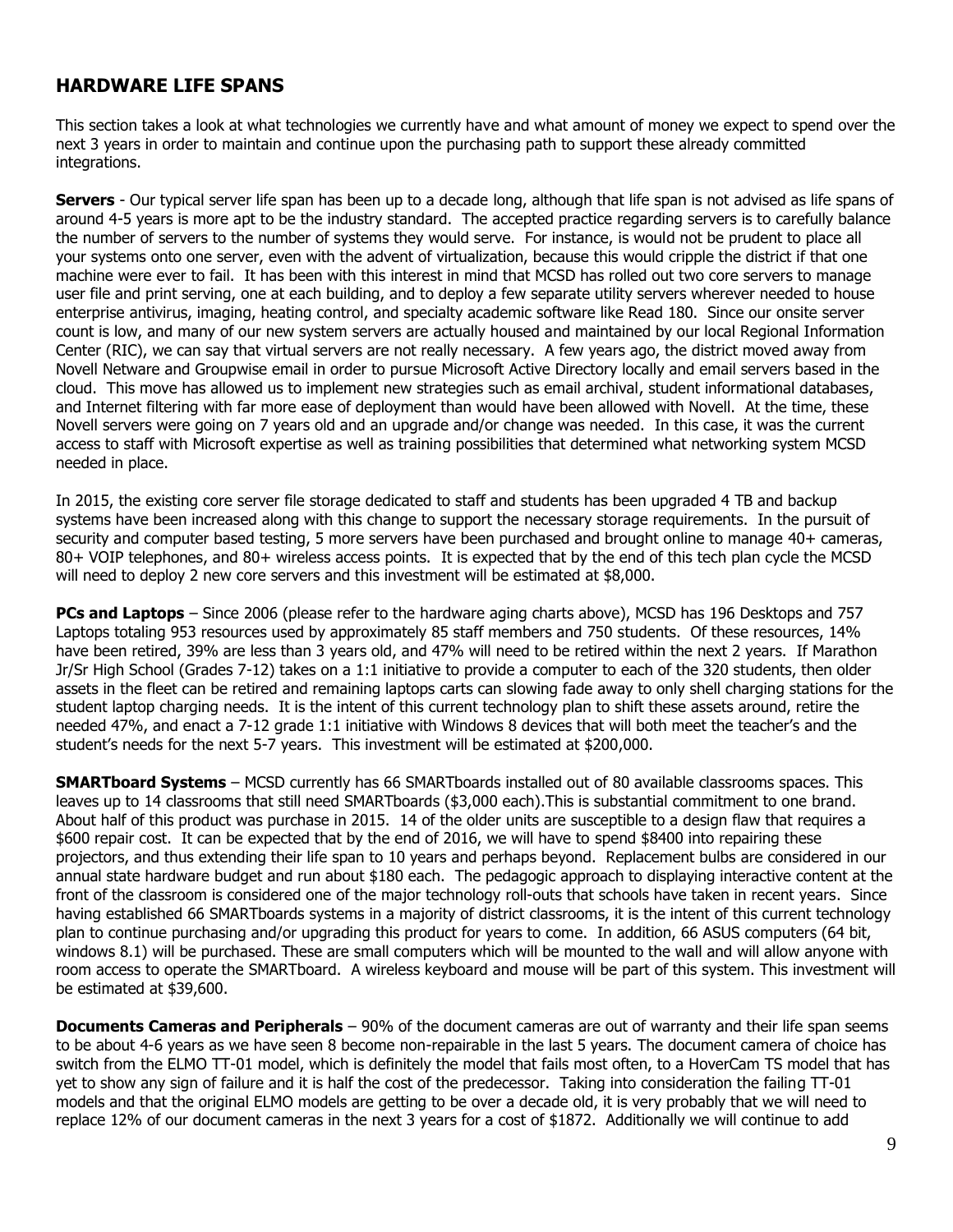document cameras to locations that do not already have one in the attempt to outfit the remainder of the classrooms thereby spending another \$2000-\$3000 on new technology integrations. More concerning is the onset of very old printer technology and the district is currently faced with replacing the 72% of our printers that are 10 years old or older. The majority of these are Hewlett Packard model 4050n printers that are 16 years old. It is the intent of this current technology plan to purchase 10-20 document cameras and 20 printers over the course of the next 3 years and that investment is estimated to be close to \$15,000.

# **SMART SCHOOLS INVESTMENTS PLAN PROPOSALS**

#### Wireless system

Since 2006, the technology department has installed and maintained wireless access points that are not centrally controlled and pose significant discontinuity between designated geographical zones within the buildings. This system, which is very economical has suited us for a decade, but we now are faced with needs to establish faster connections for the increased usage of mobile devices within the district as well as prepare for the eventual rollout of computer based testing with mass numbers of students via these same wireless connected devices. MCSD needs to implement an 802.11ac wireless system that is centrally managed and will handle the connection load to which we are rising to. In the 2015 capital project MCSD has arranged for the wiring necessary to connect a robust wireless system that has building level redundancy and meets the most recent specifications for wireless communication. One server and two controllers have been installed into the infrastructure to support a wireless access point in each classroom. Over 80 access points have been installed to address full coverage with the district. It is very probable that a good percent of hardwired devices like printers and desktop PCs will also begin to transfer over to 100% wireless installations so as to relive any restrictions on physical location. There are currently wired network jacks in the libraries and the tech labs that have been problematic in the past which may be remedied by wireless connectivity, now that we are progressing with a robust wireless solution. Also, the implementation of a "Guest" network will give our district a safe work zone for students to use their own personal laptops. This concept may now be looked at to take advantage of the cost savings of BYOD while maintaining a safe network for our students and visitors.

#### 1:1 Computing including Faculty

Currently most staff have access to an assigned laptop for use at school and at home. This plan would ensure all staff have access to up to date technology that could be at their disposal 24/7. Through the Smart Schools initiative, we plan to provide students with increased access at school with one to one computing (Grades 5-12) and home  $(9^{th} - 12^{th})$ . Many of our students have access to the internet. The plan would need to ensure that students would only be able to access internet content through our filter. Some students do not have access to the internet or have limited data availability. The laptops and Surface 3's have the ability to sync with school folders. Students would be able to sync prior to leaving school and have access to all content needed to complete their work at home. Content would also be available via our web page for those that have adequate internet access. We have very limited locations in our district where students could use technology outside of school hours. We are trying to extend access to our building, providing a supervised location where students could use technology and complete assignments. We would also like to implement broadband in school buses to extend internet access to student traveling to and from school as well as those going to events outside of the school district.

#### Electronic Text books

At the high school, classes that are currently using e-books include technology, social studies, 7<sup>th</sup> grade math and ELA (modules) and  $9-12$ <sup>th</sup> grade science. Based on a recent survey, 16 other teachers are interested in seeking e-book resources and/or are willing to try them. 8 teachers are not interested in utilizing e-books. Most that are not interested do not have regularly assigned textbooks or use multiple books to teach content.

#### Mounted Projection Systems

Marathon has over the course of a decade assembled many push carts that provide a mobile document camera and projector to the teacher. It was an economical way of getting projection technology into educators who needed very much to display worksheets and computer documents to the front of the class. Initially there were few carts and they had to be mobile so that staff could share the resources. This cart system came with several flaws. First, the instructor could never stand in front of the cart and face the entire class without blocking the projection and if they stood to the side of the cart, then their back would be to half the class. The second flaw is that when the cart stands close to 4 feet tall, with the document camera towering on the cart's topside, then this tends to get in the way and the viewing angles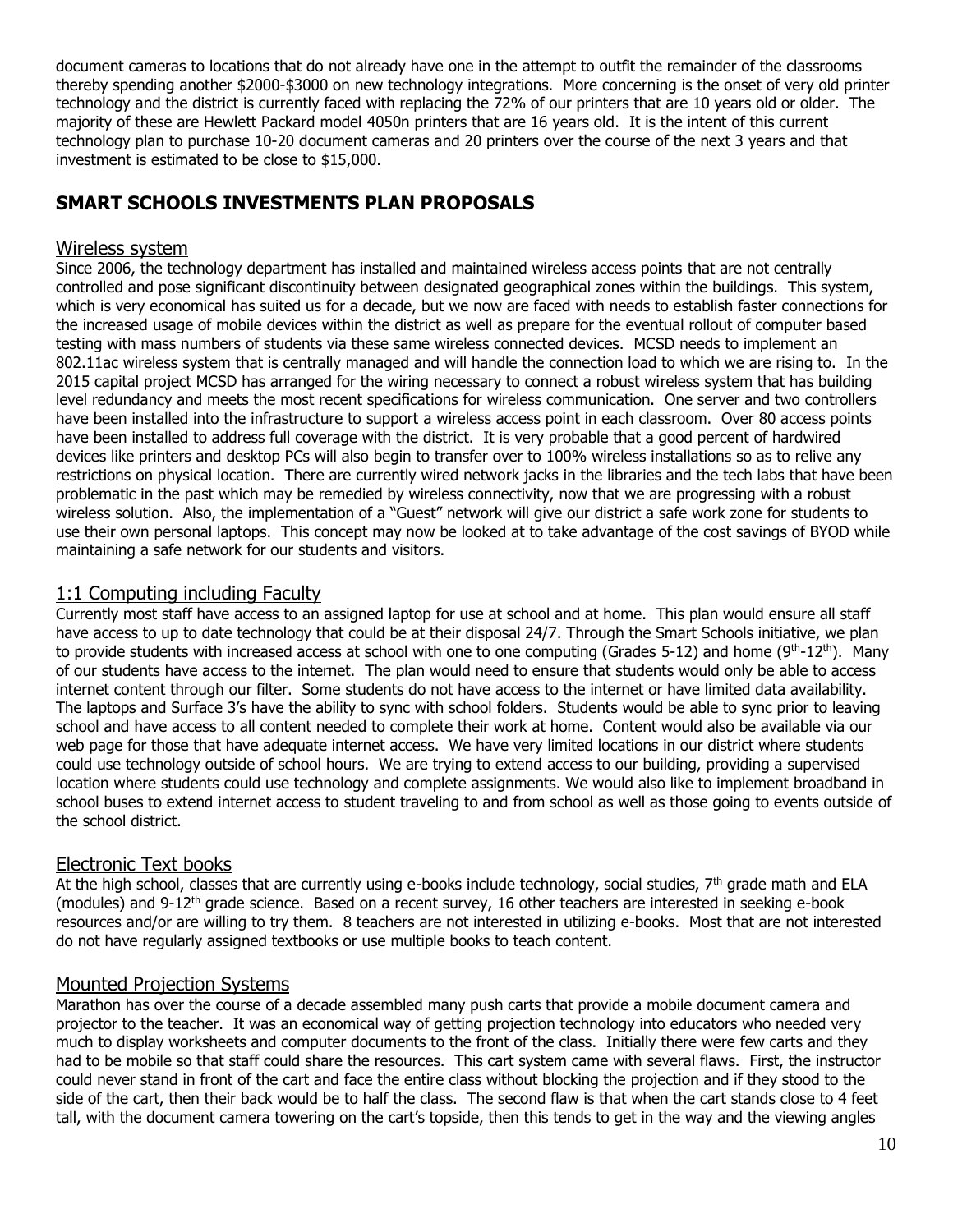are not all that great for the students. Last of all, the cart would produce tripping hazards for the staff and students when power cables needed to reach the wall outlets and these cable also make for a very untidy appearance, to say nothing about the fact that it not really a true turnkey solution. In some cases, staff had to unplug their monitors from their LCD displays and attach the cables to the backside of the PC for presenting material from the computer. Teachers need a solution that they can just turn on and have all the technical issues of the presentation be non-existent. That solution for MCSD has become the SMARTboard installation, which when enhanced with a wall mounted PC, will accommodate proper front of the classroom instruction while providing standard tools to the teaching staff that are being shared with yearly newcomers. There is many benefits we see from engaging devices, but it is important to clarify that the content displayed onto the wall fare exceeds what one may draw on a whiteboard or with chalk. With proper preparation, time restraints have been reduced significantly and accessibility to the world's information is at the instructor's fingertips. This alone is reason enough to continue down this path without even factoring in the effects of student engagement in group participation.

#### Media Rich Learning Environments

Teachers in both buildings currently use many electronic tools to enhance learning in addition to traditional books and pen/paper tasks. Software currently being used include: Edmodo, Google Docs, Quia, You Tube, Microsoft programs, Smart Notebook, Google Earth, Paint, School Vue, a variety of web browsers, Renaissance Learning, Read 180, STAR, Froguts.com, Photoshop, Auto desk, Inventor/CAD, IXL, Windows media player, Movie Maker, Skype, AIMES Web, Wacam, Bamboo, Logger Pro, Web Assign and Exam Gen. Programs that teachers have expressed an interest in and would like access to/professional development in include: Adobe Premier, iMovie, video editing software, nutrition/fitness activity trackers and programming, Quia, Edmodo, on line quiz platforms, Gizmo, Web Paint, Bridge Builder, e-books, Google Calendar, Word Press, Photoshop, Yearbook Avenue, keyboarding programs for younger students (2<sup>nd</sup> and 3<sup>rd</sup> grade), on-line discussion forums, on-line editing, Geogebra, IXL, Animation, Brain X, 3-d math interactive programs and Finale.

80 % of the teachers surveyed expressed a desire to try/use Google Calendar for student assignments in lace of a paper bound agenda. 97% of students surveyed (7-12) expressed an interest in using Google calendar instead of traditional agendas.

#### Electronic Storage Systems

There is always going to be a need for more storage space due to the evolving nature of computer applications. In the pursuit of video learning environments, this storage capacity is extremely demanding and new systems will need to be implemented to allow for this endeavor. With the popularity of YouTube and other Internet video websites, it has become the modern day "go-to" of how to learn something you need to know. It is the intent of this tech plan to start introducing capable system storage to support video learning, and platforms to which staff and students may quickly address and recall information in efficiently and effectively. Integrating video into the classroom first requires a proficient mechanism which will appeal to the teachers and students, and that system will need to be organized and addressable by its user base. So, it is necessary to equip students with camera capable devices and appropriate software to edit and finalize video projects. Time and effort must go into providing access to appropriate web resources and professional training will need to take place among the staff. As of early 2015, the file storage has been increase by 1000%, but we now need to look at an initiative to begin using it for video.

#### Updated Technology Labs

The technology labs in district are typically updated more frequently than the mobile laptop carts, and those assets are not disposed of but rather shifted to staff and faculty rooms where desktops are needed. This allows for the latest technology in the rooms where we actually push technology curriculum. Due to the manner in which we deploy  $7<sup>th</sup>$  and  $8<sup>th</sup>$  grade computers, we may find it easier to simply fill the tech lab rooms with PCs that are not related in any way to the 1:1 investments and retain labs that function independently. In the upcoming 3 years both tech labs at the high school will need to be upgraded to 64 bit operating systems workstations. This investment will be around \$25,000 per room. The elementary school tech lab should be able to last until the next 3 year cycle as it has much newer PCs (model 8300).

#### Anti Bullying Home Use Keylogger

The technology to log student typing at home is available if we invest into the latest Aristotle unit. This cost is quoted at \$5,727.56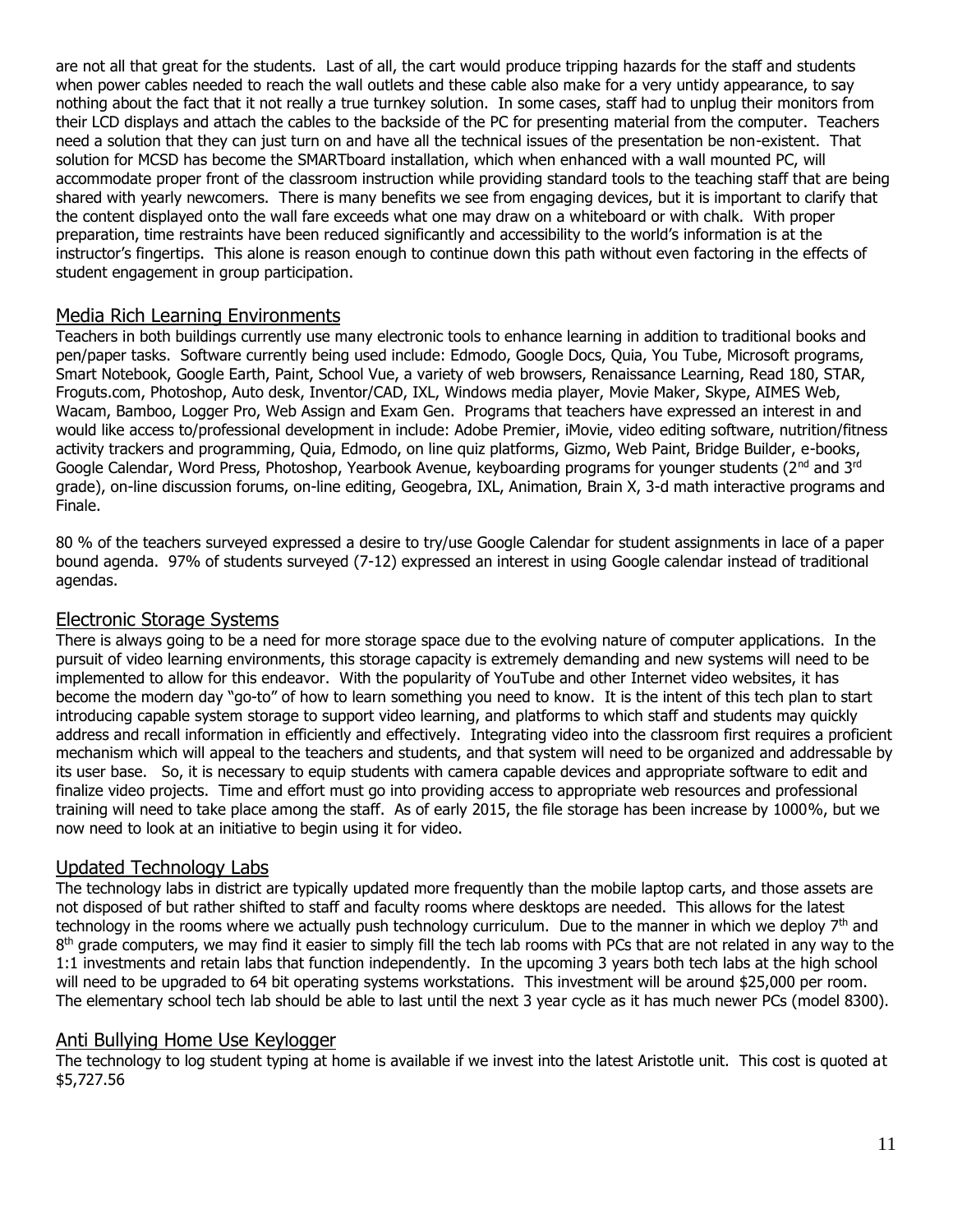# **IMPLEMENTATION**

#### **Instructional Technology Plan Implementation**

Starting in 2015, the district has already made financial commitments to install category 6A cable through the capital project to be in every classroom configured for first use as of October. This project will also provide the management systems, access points, and POE L2 switches necessary to provide a robust wireless network solution.

| <b>Dates</b>     | <b>Actions</b>                                                                                                                                                                                                                                                                     | <b>Desired Outcomes</b>                                                                                     |
|------------------|------------------------------------------------------------------------------------------------------------------------------------------------------------------------------------------------------------------------------------------------------------------------------------|-------------------------------------------------------------------------------------------------------------|
| Spring 2016      | Develop policies and regulations for one to one computing                                                                                                                                                                                                                          | Would provide clear guidelines for use<br>of new technology and consequences<br>for misuse.                 |
| Spring 2016      | <b>Implement Internet filters for school and home</b>                                                                                                                                                                                                                              | Provide a safe technological learning                                                                       |
|                  | Student/parent contracts for usage - Contracts, AUP,<br>insurance options for parents                                                                                                                                                                                              | environment on and off school<br>grounds.                                                                   |
|                  | <b>Deploy staff hardware:</b>                                                                                                                                                                                                                                                      | Provide teaches with access to                                                                              |
| <b>Fall 2015</b> | Addition of SMARTboards for all academic areas                                                                                                                                                                                                                                     | hardware which is consistent between<br>classrooms and buildings.                                           |
| Spring 2016      | Surface Pro's/Laptops for all staff members which will mirror<br>student technology                                                                                                                                                                                                |                                                                                                             |
|                  | Add small computers to all SMARTboards in conjunction with<br>wireless keyboards and a wireless mouse.                                                                                                                                                                             |                                                                                                             |
| 2015, 2016,      | <b>Training</b>                                                                                                                                                                                                                                                                    | Provide teachers with professional                                                                          |
| 2017             | Summer, afterschool and off site trainings                                                                                                                                                                                                                                         | development to understand and feel<br>comfortable with new technology.                                      |
|                  | Examples of training include: SMARTboards for ES and HS, use<br>of Google Docs, use of Surface 3's and Windows 10, use of<br>digital textbooks, etc.                                                                                                                               | Provide opportunities for staff to work<br>together to develop classroom<br>protocols and delivery methods. |
|                  | <b>Implement hybrid 1:1</b>                                                                                                                                                                                                                                                        | Systematically provide students with                                                                        |
| <b>Fall 2015</b> | 6 <sup>th</sup> grade will have a cart of 25 Lenovo Laptops established for<br>each classroom                                                                                                                                                                                      | access to hardware and consistent<br>instruction on how to use and learn<br>through technology.             |
| <b>Fall 2016</b> | $7th$ and 8 <sup>th</sup> will have the same as $6th$ grade, but will be allowed<br>to sign these laptops out for home use on special projects<br>throughout the school year with parent permission                                                                                |                                                                                                             |
| <b>Fall 2016</b> | 9 <sup>th</sup> – 12 <sup>th</sup> grade will have Surface 3 tablet computers for full<br>time usage. Grade 10 may begin take home privileges as of Jan<br>$1st$ , 2017 (mid-year). $11th$ and $12th$ grade may begin take home<br>privileges at the beginning of the school year. |                                                                                                             |
|                  | Use of Goggle docs and google calendar in place of agenda's                                                                                                                                                                                                                        |                                                                                                             |
| <b>Fall 2017</b> | Possible $-8$ <sup>th</sup> grade lap tops shifted to 5 <sup>th</sup> grade for in school                                                                                                                                                                                          |                                                                                                             |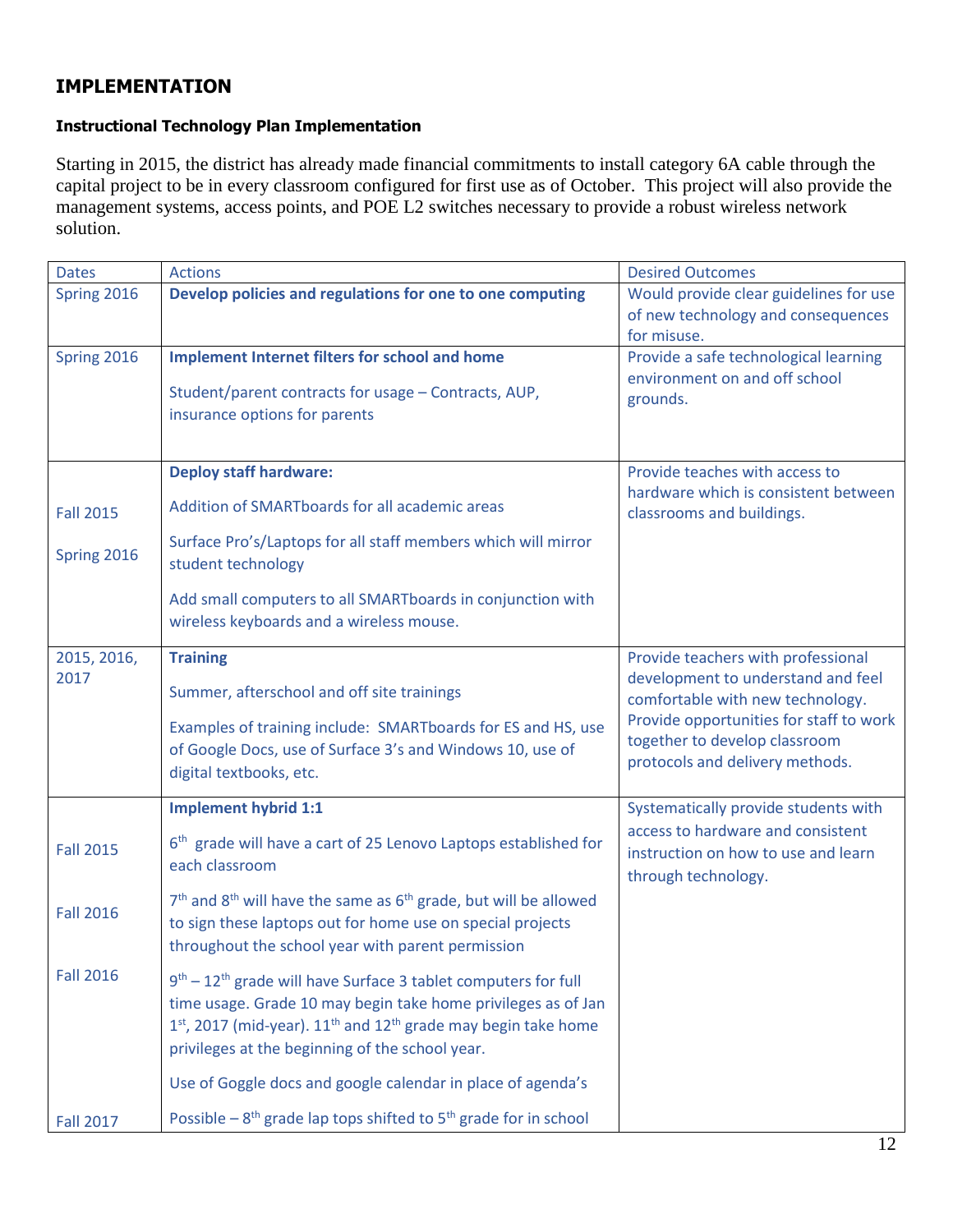|                                                     | one to one. 8 <sup>th</sup> grade would be issued Surface 3.                                                                                                                                                                                                                                           |                                                                                                                       |
|-----------------------------------------------------|--------------------------------------------------------------------------------------------------------------------------------------------------------------------------------------------------------------------------------------------------------------------------------------------------------|-----------------------------------------------------------------------------------------------------------------------|
| 2016-2019                                           | <b>Site Based Support</b><br>Student trained to run help desk - enroll in independent study<br>course title College and Career Readiness - PCCare (class time<br>- every other day? House in library?)<br>Library media specialist becomes "best practices for integrating<br>technology applications" | Provide students with leadership<br>opportunities and provide students<br>and staff with technological<br>assistance. |
| Ongoing                                             | <b>Curriculum:</b> 2020 vision - redesigning curriculum to leverage<br>technology in the hands of students<br>Explore and implement on-line textbooks and e-books<br>Use of digital collaboration and digital presentations                                                                            | To develop appropriate and<br>innovation instruction for students<br>using technology.                                |
| <b>Fall 2016</b><br>Spring 2016<br><b>Fall 2017</b> | <b>Adding in Broadband on school buses:</b><br>1-5 buses<br>5 more buses<br><b>Remaining fleet</b>                                                                                                                                                                                                     | Provide access to students beyond the<br>school walls in an environment where<br>many students are required to be.    |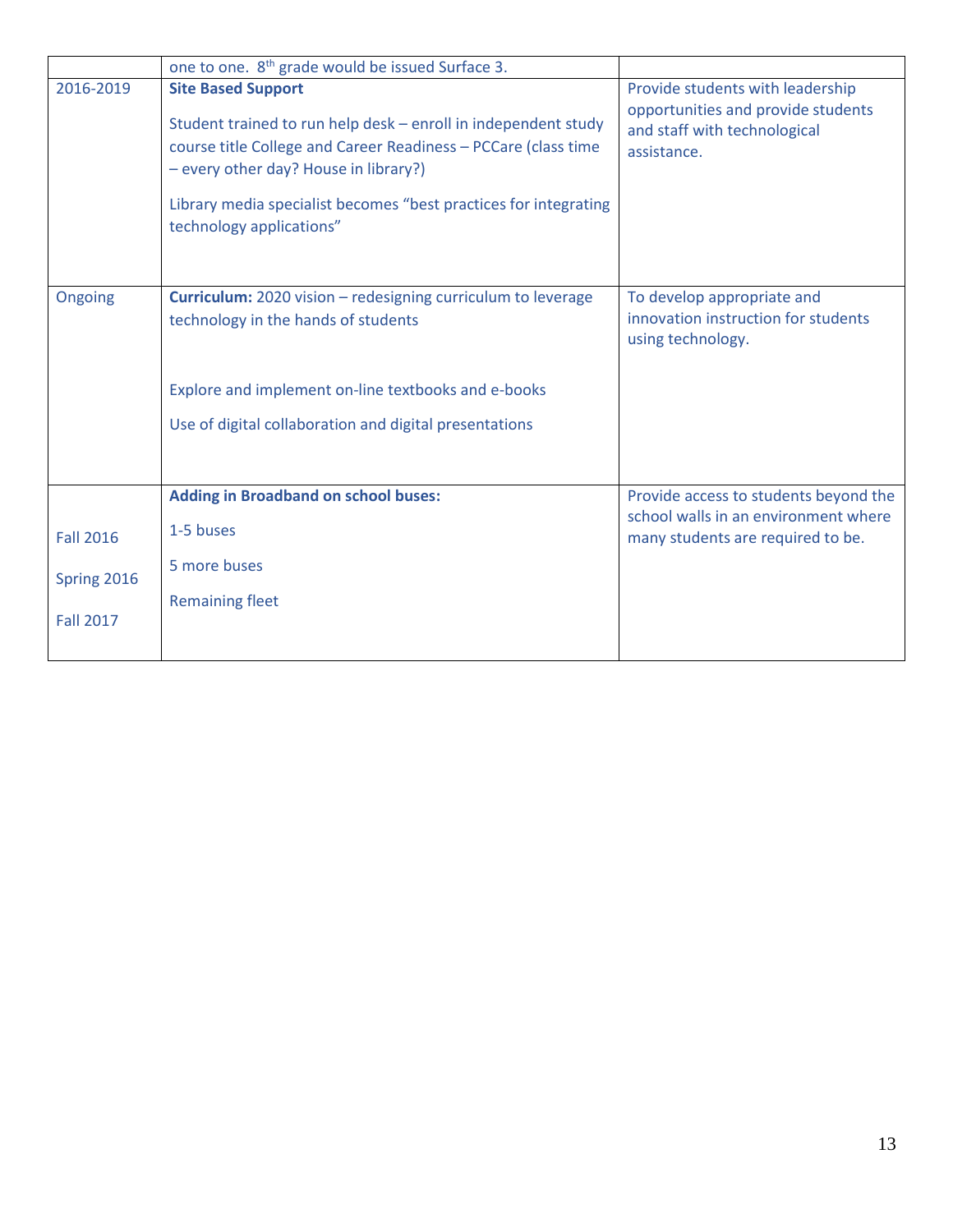# **PROPOSED BUDGET**

|               |                                                                                                            | Projected |
|---------------|------------------------------------------------------------------------------------------------------------|-----------|
| Year          | Items                                                                                                      | Costs     |
| 2017-         |                                                                                                            |           |
| 2018          | <b>Core Servers</b>                                                                                        | \$8,000   |
| 2016-         | 7-12 one to one computers for                                                                              |           |
| 2018          | students                                                                                                   | \$200,000 |
| 2016-         | Protection and labeling for one to                                                                         |           |
| 2018          | one computers                                                                                              | \$20,000  |
| 2016          | 30 Surface Pro 4 for staff                                                                                 | \$30,000  |
| 2016-<br>2017 | Additional SMARTboards installed<br>(up to 14 locations $@$ \$3,000) as<br>well as repair to older units   | \$50,400  |
| 2016-<br>2018 | 66 ASUS computers for<br>SMARTboards, wireless keyboard<br>and mouse                                       | \$39,600  |
| 2016-         | 10-20 document cameras and 20                                                                              |           |
| 2018          | printers                                                                                                   | \$16,872  |
| 2015-         | Software programs for students                                                                             |           |
| 2018          | and staff                                                                                                  | \$20,000  |
| 2015-<br>2018 | Devices to accompany computers<br>like headphones, cameras,<br>scanners, electronic lab<br>equipment. Etc. | \$10,000  |
| 2016-         |                                                                                                            |           |
| 2018          | E-book licenses                                                                                            | \$10,000  |
| 2016-<br>2018 | Hardware and data for bus<br>internet connections                                                          | \$20,000  |
| 2016-         |                                                                                                            |           |
| 2017          | HS Computer lab upgrades                                                                                   | \$50,000  |
| 2016-         | Key stroke logging software for all<br>computers including ones that go                                    |           |
| 2018          | home                                                                                                       | \$12,000  |
|               | Total                                                                                                      | \$490,872 |